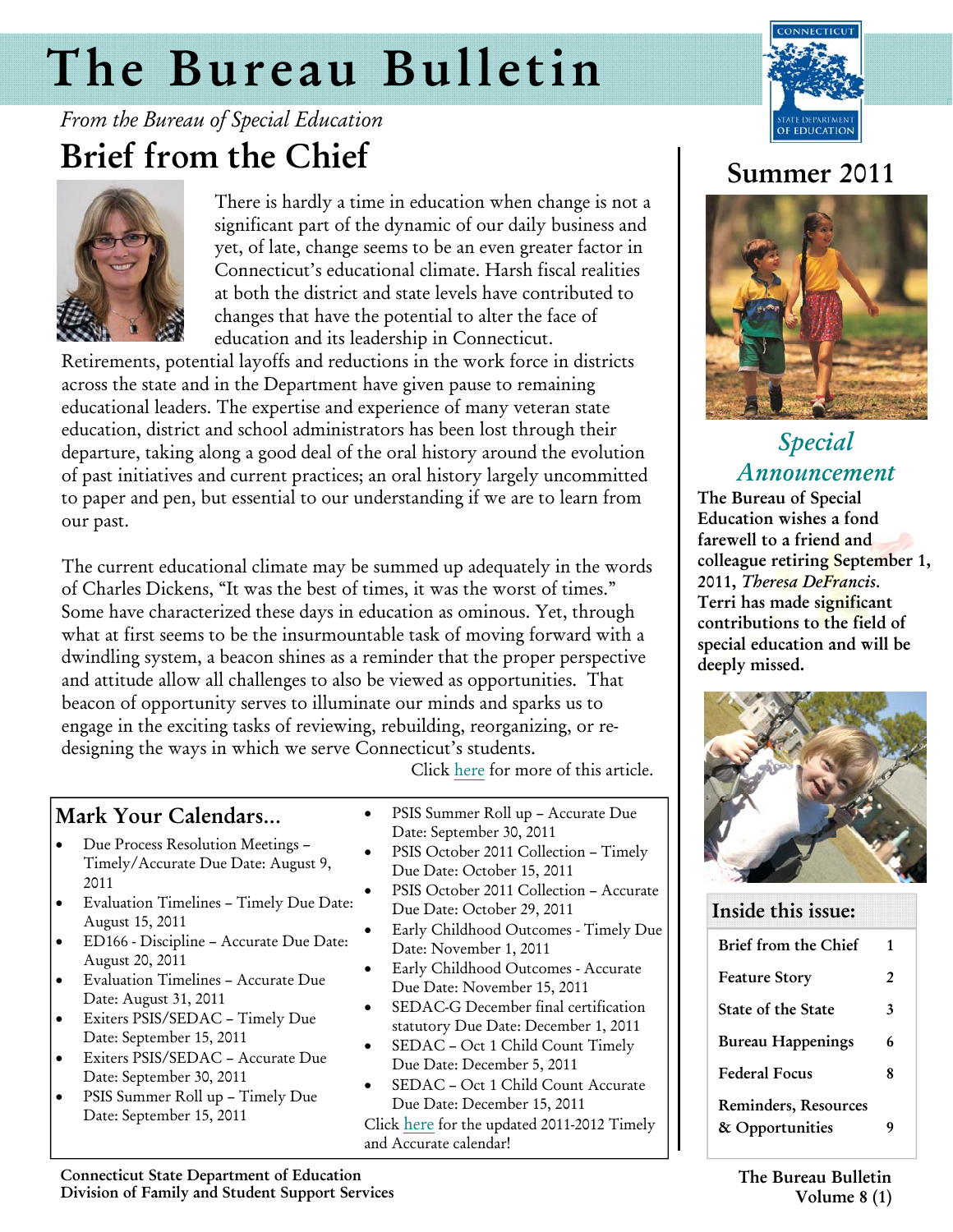# **SERC and CPAC – CSDE Partners for Connecticut Parents and Educators**

In addition to our internal resources, the Connecticut State Department of Education (CSDE), Bureau of Special Education (BSE) often relies on other agencies to supplement or support our work in educating students with disabilities. Two such agencies are the State Education Resource Center (SERC) and the Connecticut Parent Advocacy Center (CPAC).



#### **SERC**

The State Education Resource Center (SERC) is a nonprofit agency primarily funded by the Connecticut State Department of Education. SERC provides professional development and information dissemination in the latest research and best practices to educators, service providers, and families throughout the state, as well as jobembedded technical assistance and training within schools, programs, and districts.

SERC, formerly known as the Special Education Resource Center, became the **State Education Resource Center** according to a change in state statutes. The agency continues to maintain the Special Education Resource Center in addition to its broader responsibilities, including early childhood education and school improvement.

SERC, in operation since 1969 through funding primarily from the Connecticut State Department of Education, is known for providing high-quality, research-based professional development to educators, service providers, families, and community members as part of its commitment to improve the achievement of Connecticut's children and youth. SERC provides professional development through both statewide programming activities or, increasingly, through on-site, job-embedded learning opportunities in Connecticut public schools and programs.

Over the years, SERC has offered initiatives that support the achievement of all learners, with the belief that programs are most effective when general education and special education do not function as separate systems, but are united. The change in name appropriately reflects the broad services and programs that SERC has been offering for many years in areas important to both *general* and *special* education.

SERC hosts a variety of annual conferences and professional development covering a wide range of topics of interest to Connecticut's educators and the students and families they serve. A complete listing of these resources may be found on SERC's Web site at [http://ctserc.org.](http://ctserc.org) 

The SERC Library offers a comprehensive collection of resources for educators and parents, including tests, sample BEST portfolios, online journals, a DVD and video collection, CD-ROM programs, young people's disability awareness literature, and reference and research materials. Browse circulating materials online using the Library's searchable catalog at [www.ctserc.org/library.](http://www.ctserc.org/library) 



#### **CPAC**

The Connecticut Parent Advocacy Center, Inc. (CPAC) is a statewide nonprofit organization that offers information and support to families of children with any disability or chronic illness, age birth through 26. The Center is committed to the idea that parents can be the most effective advocates for their children, given the confidence that knowledge and understanding of special education law and its procedures can bring.

Through outreach efforts and referrals from schools, social service agencies and other parents, the number of families that the Connecticut Parent Advocacy Center serves has grown dramatically over the past 20 years. We continue to take pride in providing prompt and personal assistance to all who contact us. CPAC is staffed by parents of children with disabilities who have training in, and personal experience with, the law and disability issues. Click [here](http://www.ctserc.org/bb/summer2011/p2feature%20SERC.CPAC.pdf) for more of this article.

Back to *[Inside this issue](#page-0-0)*

 $\mathfrak{D}$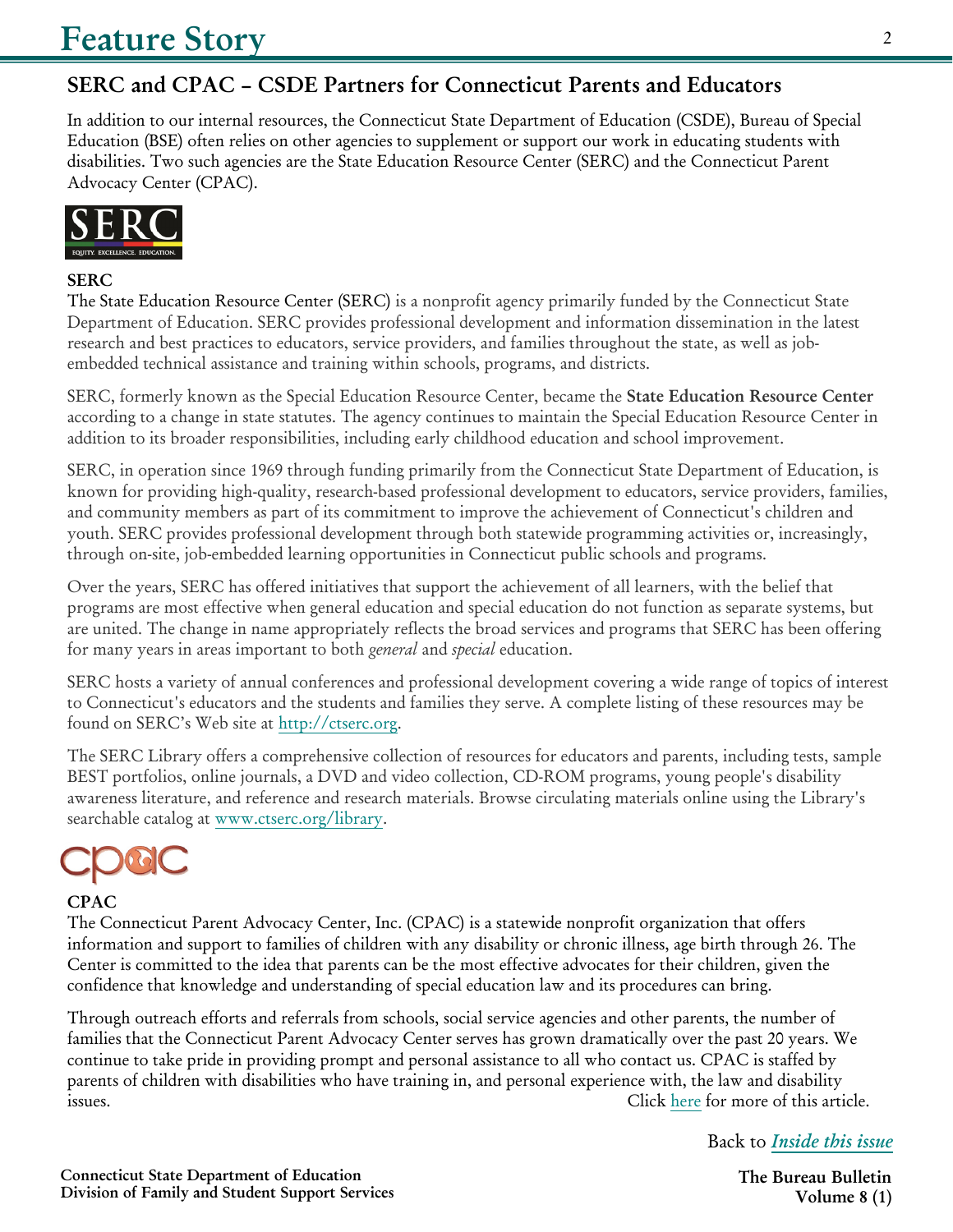### Changes to the Medicaid School Based Child Health Program

For the past year the CT Department of Social Services (DSS) has been communicating with districts regarding changes to the Medicaid School Based Child Health program. On May 18, 2011, Barbara Jaryzna of DSS issued a letter to participating school districts regarding those changes. At this point in time the following changes have taken place:

- Centers for Medicaid and Medicare Services (CMS) approved State Plan Amendment number 10-018 (SPA 10-018) that changed the billing mechanism from bundled rates to a service specific fee for service billing.
- Other changes approved under SPA 10-018 are an annual cost reconciliation and cost settlement; and a re-set of the fee for service rates based on the calculation of the actual direct costs

In order to determine the costs to the district to administer and provide services under the SBCH program the department developed a cost report that each district participating in Medicaid SBCH program will file annually with the department. This cost report will be based on a completed and audited ED001 report.

For a complete explanation of the changes to the Medicaid School Based Child Health Program, please review Barbara Jaryzna's May 18<sup>th</sup> letter by clicking here

Should you have any questions related to the information in this article or the letter, please contact Barbara Jarzyna at (860) 424-5878, [barbara.jarzyna@ct.gov or](mailto:barbara.jarzyna@ct.gov) Christine Spak at (860) 713-6916, [Christine.spak@ct.gov.](mailto:Christine.spak@ct.gov) 

## Revision Project: Occupational Therapy and Physical Therapy Guidelines



The Connecticut State Department of Education (CSDE) is pleased to announce its collaboration with the Connecticut Occupational Therapy Association (ConnOTA) and the Connecticut Physical Therapy Association (CPTA) to begin work on revisions to the *Guidelines for Occupational Therapy in Educational Settings* and the *Guidelines for Physical Therapy in Educational Settings*. Efforts to revise the documents will focus on: providing Webbased guidance reflective of the occupational therapy (OT) and physical therapy (PT) professions; the needs of children (birth-21), their families and district personnel; and the characteristics of home, school and community settings in which OT and PT professionals provide services and supports.

During 2011, this multi-year project will focus on networking, information gathering and recruitment for work groups. Presently, ConnOTA and CPTA, under the leadership of Sharon McClosky, MBA OTR/L and Pamela Roberts, PT, EdD, are gathering input from personnel in the Birth to Three system and schoolbased occupational therapist assistants, occupational therapists, physical therapist assistants and physical therapists regarding content for the revised documents. Please feel free to contact Sharon McCloskey at [smccloskey@constellationhs.com or](mailto:smccloskey@constellationhs.com) Pam Roberts at [drpamcpta@charter.net if](mailto:drpamcpta@charter.net) you are interested in being part of this exciting initiative.

#### UPDATE: Proposed Revisions to the Special Education Regulations

Connecticut's special education regulations undergo periodic revision for a number of reasons. Of primary importance is to ensure that they align with federal requirements as well as state statutory amendments. Also of great importance is the need to clarify provisions, standing or new, related to the state administration of special education.

Since the State Board of Education (SBE) declared its [intent to amend](http://www.sde.ct.gov/sde/lib/sde/PDF/DEPS/Special/FinalNoticeforCLJ.pdf) the state's special education regulations in March 2010, a significant amount of effort has been expended toward this end. Not only does this effort include the obvious work of reviewing and revising the regulations, but also includes the planning and execution of public hearings and a public comment period. Click [here](http://www.ctserc.org/bb/summer2011/p3b%20UPDATE.Proposed%20Revisions%20to%20the%20Special%20Education%20Regulations.STATE.OF.THE.pdf) for more of this article.

Back to *[Inside this issue](#page-0-0)*

3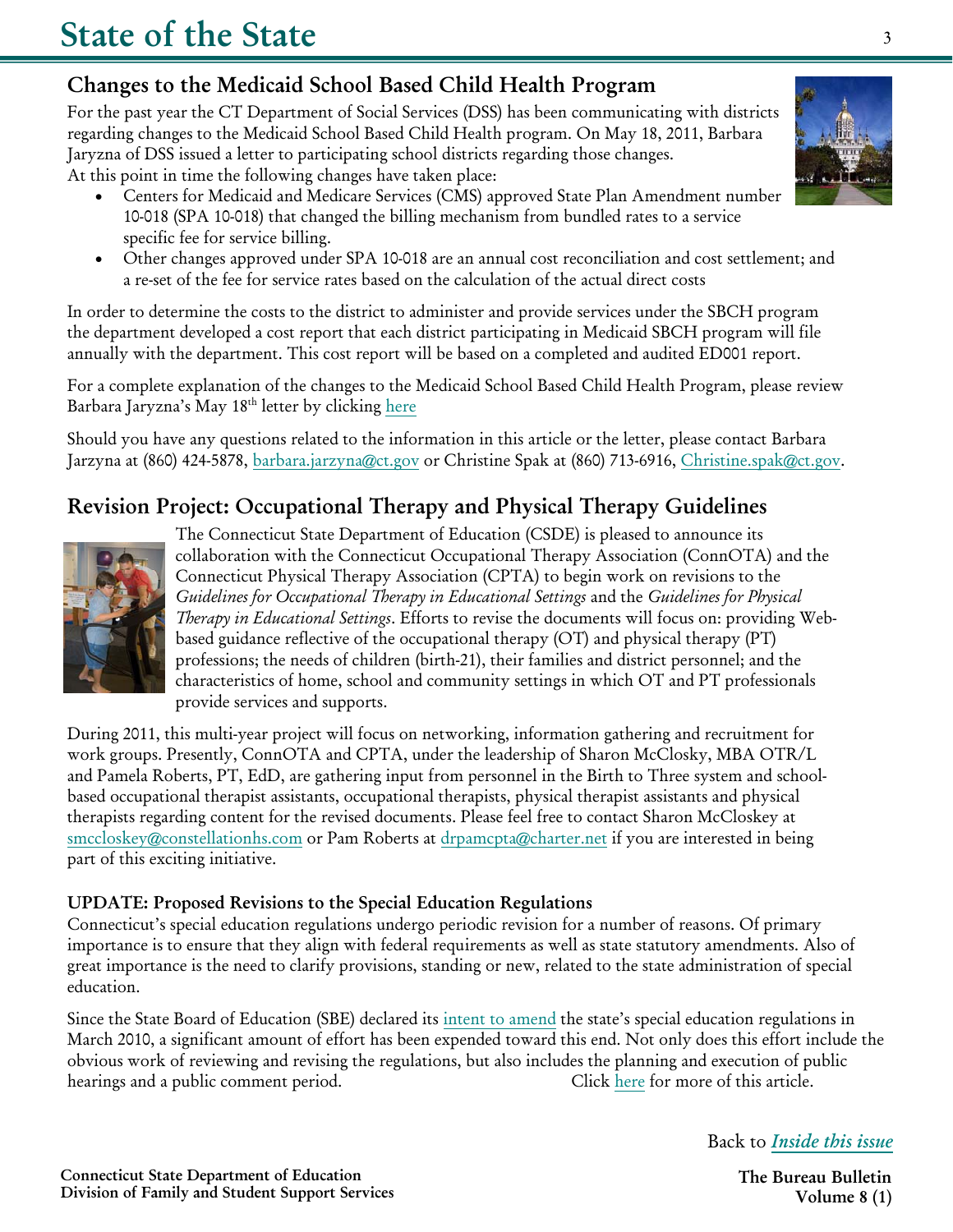#### **The RESC/SERC Transition Resource Counselor Initiative**



The Bureau of Rehabilitation Services (BRS) is pleased to announce the establishment of the Regional Educational Service Center (RESC)/State Education Resource Center (SERC) Transition Resource Counselor Initiative.

This initiative is made possible through funding provided by BRS. It is a collaborative partnership between the Bureau of Rehabilitation Services, the Connecticut State Department of Education (CSDE), the Regional Education Service Centers (ACES, CES, CREC, EASTCONN, EDUCATION CONNECTION, LEARN), the Connecticut Parent Advocacy Center (CPAC), and the State Education Resource Center (SERC).

Each Regional Education Service Center (RESC) and SERC has hired one Transition Resource

Counselor to support this initiative which began February 1, 2011, and continues through June 30, 2012. These seven Transition Resource Counselors will collaborate with all of the initiative partners to identify supports and services available through BRS and other adult service agencies such as the Department of Mental Health and Addition Services (DMHAS), the Department of Developmental Disabilities (DDS), the Board of Education and Services for the Blind (BESB), and the Department of Public Health (DPH).

The Transition Resource Counselor's role is to:

- Work with families and LEAs in their catchment areas to assist students in being better prepared to access competitive employment opportunities;
- Provide information to LEAs and families about BRS and other adult service agencies that serve youth with disabilities;
- Provide information to LEA staff regarding adult service agencies and community resources;
- Facilitate, with the LEA and BRS Transition Counselor, the BRS referral process for appropriate students;
- Participate in all Regional Transition Expos, family nights and BRS information sessions; and
- Collaborate with CPAC to provide information about adult service agencies and community resources to families and students.

For more information, please contact the Transition Resource Counselor for your RESC:

- ACES ( Patricia Newman, 203-498-6852, [pnewman@aces.org\)](mailto:pnewman@aces.org)
- CES ( Kate Watkins, 203-365-8861, [watkinsk@ces.k12.ct.us](mailto:watkinsk@ces.k12.ct.us))
- CREC (Rose McGurkin-Fuhr, 860-990-1088, [rmcgurkinfuhr@crec.org\)](mailto:rmcgurkinfuhr@crec.org)
- EASTCONN (Patricia Atkinson, 860-228-3240 Ext. 215, [patkinson@eastconn.org\)](mailto:patkinson@eastconn.org)
- EDUCATION CONNECTION (Jessica Anthony, 860-567-0863 Ext.228, [anthony@educationconnection.org](mailto:anthony@educationconnection.org))
- LEARN (Matt Cooper, 860-910-8093, [mcooper@learn.k12.ct.us\)](mailto:mcooper@learn.k12.ct.us)
- SERC (Bill Bannish, 860-987-3885, [bbannish@cox.net](mailto:bbannish@cox.net))
- SERC (Jo-Ellen Wickwire, 860-632-1485, Ext. 384, [wickwire@ctserc.org](mailto:wickwire@ctserc.org)

#### **Use of revised CMT/CAPT Test Accommodations Forms**

Each year the Bureau of Student Assessment updates the CMT and CAPT Test Accommodations Forms to reflect changes made in the tests themselves or in the delivery model used for testing and accommodations. The latest such revision was finalized on May 6, 2011. It is of great importance to ensure that each student's file includes a completed copy of the most recent revision as these forms are used to make entries on the Connecticut State Department of Education's CAPT/CMT Accommodations Data Collection Web Site. Please click [here](http://www.ctserc.org/bb/summer2011/p4a%20ATTACHMENT.Use%20of%20Revised%20CMT%20CAPT%20Accommodations%20Forms.pdf) or go to [http://](http://www.ctserc.org/bb/summer2011/p4a%20ATTACHMENT.Use%20of%20Revised%20CMT%20CAPT%20Accommodations%20Forms.pdf) [www.ctserc.org/bb/summer2011/p4a%20ATTACHMENT.Use%20of%20Revised%20CMT%20CAPT%](http://www.ctserc.org/bb/summer2011/p4a%20ATTACHMENT.Use%20of%20Revised%20CMT%20CAPT%20Accommodations%20Forms.pdf) [20Accommodations%20Forms.](http://www.ctserc.org/bb/summer2011/p4a%20ATTACHMENT.Use%20of%20Revised%20CMT%20CAPT%20Accommodations%20Forms.pdf)pdf to review the July 5, 2011 memorandum from Bureau of Special Education Chief, Anne Louise Thompson, to Directors of Special Education/Pupil Personnel Services regarding this topic. If you have questions related to the revised forms, please contact Janet Stuck at (860) 713-6855 or Mike Smith at (860) 713-6931.

Back to *[Inside this issue](#page-0-0)*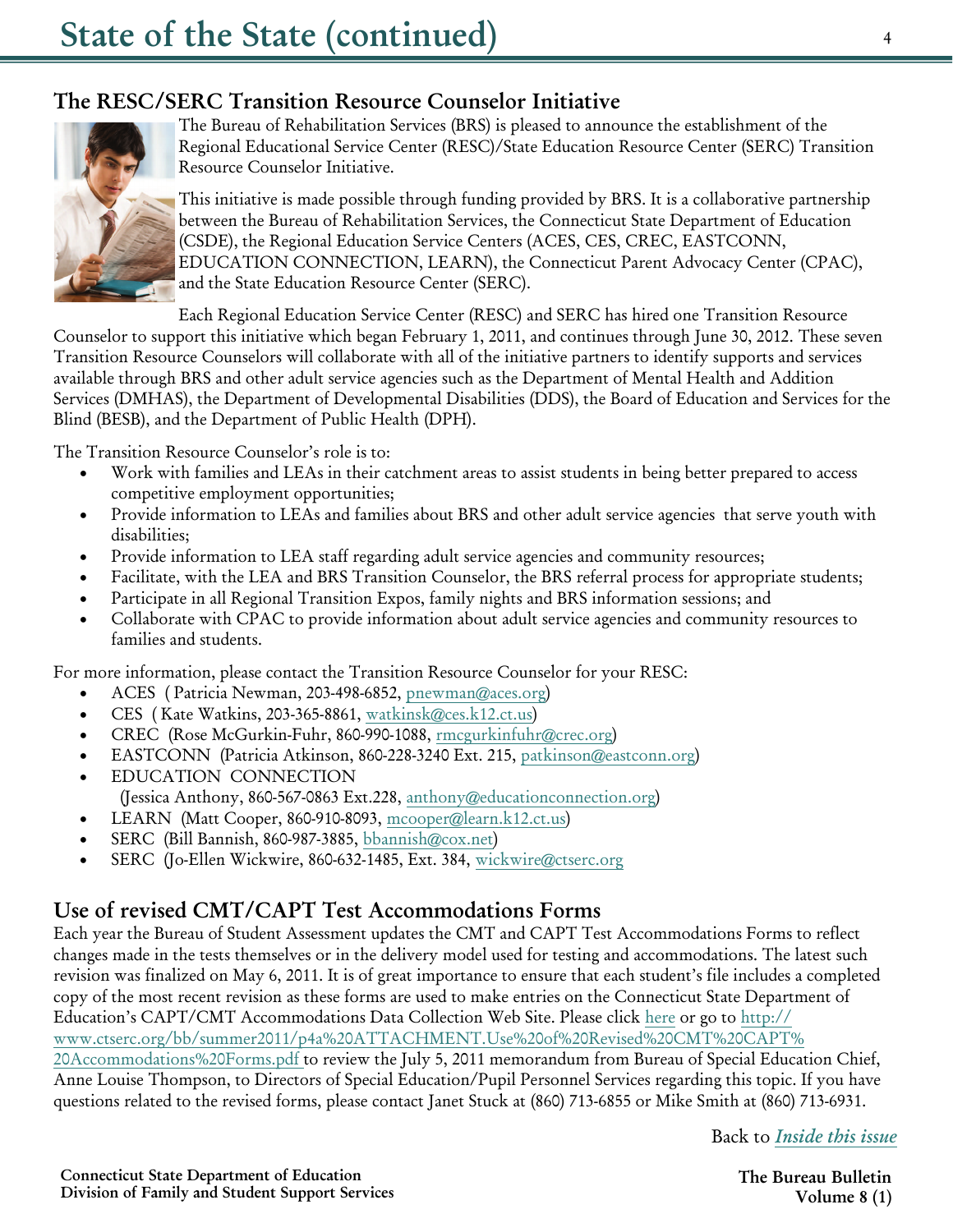#### Indicator 15 Stakeholder Group

Under the Individuals with Disabilities Education Improvement Act 2004 (IDEA), the Connecticut State Department of Education (CSDE) is responsible for ensuring that districts are implementing the requirements of the IDEA and state law correctly and improving the educational results and functional outcomes for all children with disabilities. (34 Code of Federal Regulations [C.F.R.] Section 300.149). To ensure the CSDE meets this obligation, the CSDE has an integrated management system of its compliance monitoring activities and program improvement activities, the CSDE general supervision system (GSS).

Indicator 15 of Connecticut's State Performance Plan (SPP) measures the success by which the CSDE's GSS identifies and corrects any district noncompliance with the requirements of the IDEA and/or state law. Noncompliance must be timely (i.e., as soon as possible but in no case later than one year from identification). The [most recent Annual Performance Report \(APR\) on SPP Indicator 15 may be found at](http://www.sde.ct.gov/sde/lib/sde/PDF/DEPS/Special/Annual_Perf_Report_2011.pdf) <http://www.sde.ct.gov/sde/> lib/sde/PDF/DEPS/Special/Annual\_Perf\_Report\_2011.pdf, beginning on page 117.

The CSDE plans to bring together a stakeholder group for the purposes of discussing the CSDE's GSS and Indicator 15 in more detail. Anyone interested in serving on this stakeholder group may contact Sarah Harvey at [sarah.harvey@ct.gov or](mailto:sarah.harvey@ct.gov) 860-713-6936. We look forward to partnering with you as we continue to investigate ways to support districts in their responsibilities to provide special education and improve the educational results and functional outcomes for all children with disabilities.

#### Service Agencies for Post-School Students with Disabilities in Connecticut

Since 2000 the Connecticut State Department of Education (CSDE), Bureau of Special Education (BSE) has partnered with the University of Connecticut (UCONN) to conduct research in the area of post-school outcomes for students with disabilities who received special education services.

Through the Post-School Outcomes (PSO) Survey, information is gathered from students with disabilities who have been exited from special education and related services (exiters) for one year either through graduation, aging-out, or dropping out. In survey responses, some exiters have indicated that they felt that a more comprehensive knowledge of the service agencies available to potentially assist them after high school would have been an asset as they moved on. In point of fact, many such agencies are also available to assist students with disabilities while they are still in school in order to help facilitate a student's transition from school to adult life.

In response to this expressed need, UCONN has placed this information, currently available in the CSDE, BSE secondary transition publication, Building A Bridge - A Resource Manual for High School Students, on their Website as a resource. This listing of many of the service agencies available to students with disabilities both prior to [and after exiting special education may be accessed by clicking here or by visiting](http://acts.uconn.edu/resources.cfm) <http://acts.uconn.edu/> resources.cfm. For questions related to secondary transition please contact Patricia Anderson at [patricia.anderson@ct.gov , \(](mailto:patricia.anderson@ct.gov)860) 713-6923 or Jay Brown at [jay.brown@ct.gov, \(86](mailto:jay.brown@ct.gov)0) 713-6918.

#### New Teacher-Course-Student (TCS) Data Collection due September 2011

The Connecticut State Department of Education (CSDE) will be implementing a new data collection to fulfill one of the data requirements under the State Fiscal Stabilization Fund (SFSF) Program. The purpose of this collection is to link students and teachers, and collect student courses completed and grades earned. The Bureau of Data Collection, Research and Evaluation (BDCRE) and the Bureau of Information Technology (BIT) are currently developing the Teacher-Course-Student (TCS) application to collect these data.

TCS will require each district to provide at least one record for every student it reports on in the June PSIS collection. Your district currently reports all students attending your public schools as well as your nexus students outplaced to approved private special education facilitates (APSEF) and to programs out-of-state. These outplaced students are required to have TCS data reported. As most students attending APSEF and out-of-state programs typically are students with disabilities, it is important for directors of special education to be aware of this new data reporting requirement. Click [here](http://www.ctserc.org/bb/summer2011/p5%20TCS%20Article%20for%20SPED%20Bureau%20Bulletin.STATE.OF.THE.pdf) for more of this article.

Back to *[Inside this issue](#page-0-0)*

Connecticut State Department of Education Division of Family and Student Support Services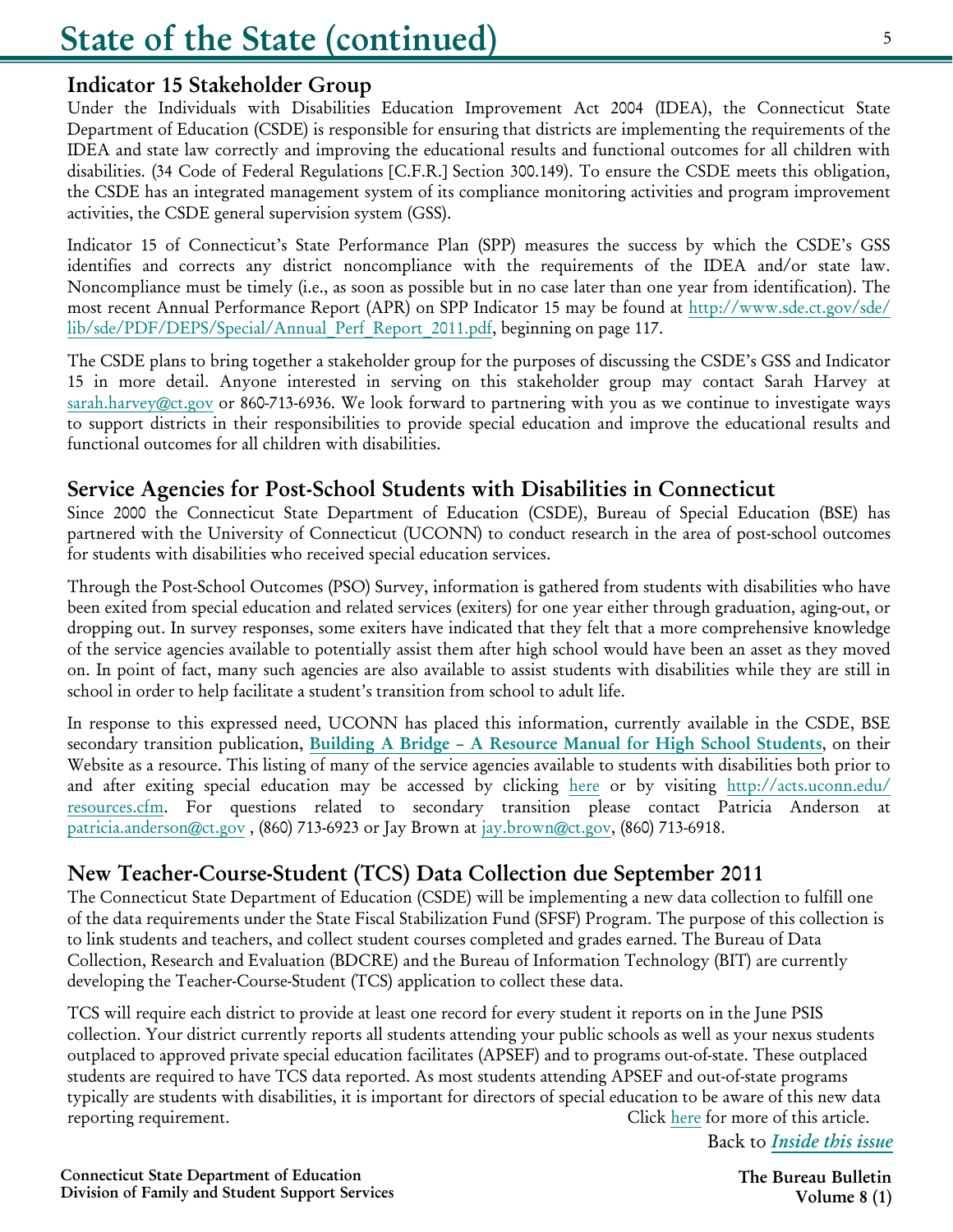#### **Call to New CT Administrators of Special Education**

As the Bureau continues to move forward in determining the offerings for this coming school year's informational forums targeting new administrators of special education in Connecticut, we need your assistance.

First and foremost, we need to make sure that we have the ability to e-mail notifications to all interested parties. Therefore, if you are an educator who is new to a special education supervisory position within the last three years or if you are in a special education supervisory position and you are new to Connecticut within the last three years, we'd like to include you in our e-mail distribution list for these events. If you are an established CT administrator of special education and know of a colleague who may benefit from our forums, please be sure to make them aware of our need for their e-mail information.

We are also continuing to solicit your suggestions regarding forum topics. The field is dynamic and changing and often times new special education administrators find that they simply need more information and guidance on critical topics than they currently have. If you have a topic suggestion, we are very interested in hearing from you. We would like to thank all those who took the opportunity to complete the brief topic survey at the recent CONNCase Leadership Forum. Those suggestions will be carefully considered along with all others as we move forward.

Though topics, dates, times nor venues have been confirmed at this time, offerings which occur each year in the forum's line up include an afternoon data session with the Bureau of Data Collection, Research and Evaluation's Diane Murphy and Laura Guerrera at the Bureau's Annual Back to School Meeting and a fiscal session presented by our own Brian Cunnane, usually attached to the December CONNCase meeting. Previously, Bureau Chief Anne Louise Thompson teamed with SERC Assistant Director John Mercier and Education Consultant Gail Mangs to offer two webinar presentations, *Orientation for New CT Administrators of Special Education* and *IEP 101,* both available for viewing or download by clicking [here](http://ctserc.org/s/index.php?option=com_content&view=article&id=760:orientation-for-new-ct-administrators-of-special-education-&catid=16:leadership&Itemid=110) or visiting the SERC Web site at [http://ctserc.org.](http://ctserc.org/s/index.php?option=com_content&view=article&id=760:orientation-for-new-ct-administrators-of-special-education-&catid=16:leadership&Itemid=110) Presentations were also provided on the due process system as well as Connecticut's SPP and APR and district level determinations.

Please e-mail your topic suggestions, your questions and/or your request to be placed on the New CT Administrators of Special Education Forum e-mail dissemination list to Jay Brown at jay.brown@ct.gov. Be sure to place "New Special Education Administrator's Forum" in the subject line. Watch for additional announcements about the New CT Administrators of Special Education Forum!

#### **New Procedural Safeguard Language Translations**

With the July 1, 2011, implementation of the revised Procedural Safeguards, the challenge of having the document available in language translations that meet the diverse needs of all Connecticut districts is daunting. The CSDE has plans to make a Spanish translation available, however additional, more localized translations have historically been completed at the district level.

As districts begin the work of translating this revised document, it may serve the field well to have a centralized list delineating the many and varied translations available by district. With such a list as a resource, districts in need of translations already completed by colleague districts may choose to contact those districts to work out the details of sharing, bartering, or purchasing such materials, quite possibly saving both time and money.

The Bureau of Special Education is willing to coordinate this effort if the interest is there on the part of districts. Therefore, if you have an interest in becoming a part of and having access to a *Procedural Safeguards Language Translation Resource List*, please e-mail your interest to jay.brown@ct.gov along with: District Name, District Contact Name and Title, District Contact Street Address, Email Address, Telephone, Fax, and specific languages in which your district has the new Procedural Safeguards available. Please place "Procedural Safeguards Language Translation Resource List" in the subject line.

If you have an interest, but have not yet translated the new Procedural Safeguards document, simply follow the directions above and place "to be determined" under specific languages. This will ensure that you will receive a follow up at a future date to complete this information. If you have questions related to this project, please contact Jay Brown at the above email address or (860) 713-6918.

Back to *Inside this issue*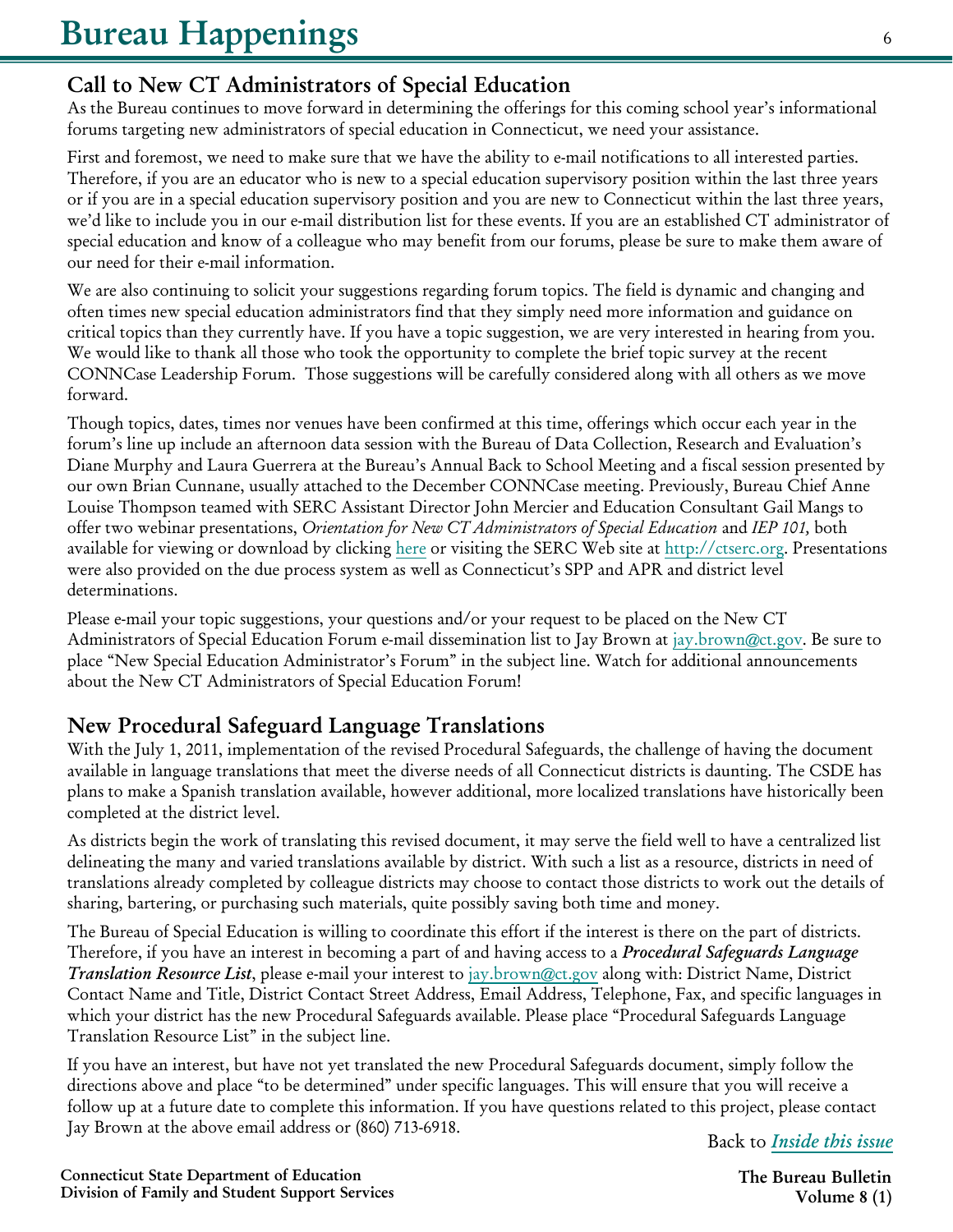# Bureau Happenings (continued)

#### Connecticut Set to Receive OSEP Site Visit

This coming November  $7<sup>th</sup>$  through  $10<sup>th</sup>$  the federal Office of Special Education Programs (OSEP) will be visiting Connecticut. Based on a visitation cycle, Connecticut is due to participate in OSEP's Continuous Improvement Visit conducted by its Monitoring and State Improvement Planning Division (MSIP). Visits such as this, required under the Individuals with Disabilities Education Act (IDEA), brings OSEP to a number of states each year.

At the CSDE's Bureau of Special Education, preparation for the visitation is well underway. Education Consultant, Sarah Harvey, has taken on the responsibility of organizing the Bureau's preparation efforts. Earlier this year, Sarah spearheaded an extensive review of the CSDE, BSE's policies and procedures using OSEP's Critical Elements Analysis Guide (CrEAG) while also beginning the process of working with the Northeast Regional Resource Center (NERRC) to analyze data for presentation during the visit. Conference calls with OSEP have also been an integral part of the Bureau's preparation efforts. Additionally, the CT Parent Advocacy Center, as Connecticut's



Another source of data being collected and reviewed by OSEP to examine the state's effectiveness of implementation of IDEA, is through an extensive interview with stakeholders. The State Advisory Council on Special Education (SAC) will be interviewed for this purpose at their public meeting scheduled for September 21, 2011 at the State Office Building, Room 307A, from 2:30-5:00 P.M. For further information on SAC's membership or purpose click [here](http://www.ctsac.org/) or visit [http://www.ctsac.org.](http://www.ctsac.org) 

For the first two days in Connecticut OSEP will be conducting a review of the CSDE, BSE's policies and procedures in order to verify that they meet the standards required under IDEA. The following two days will be spent in discussion around a chosen results topic. As you can imagine, a significant number of internal meetings have taken place and continue to be scheduled to organize and manage the process necessary for a successful visit.

While information is still forthcoming from OSEP regarding the extent and depth of this visit, the Bureau views this as an opportunity to grow and improve, and has, therefore, proactively chosen to prepare a plan that goes beyond what is likely to be required by OSEP. In this way, rather than simply satisfying the requirements of a site visit, something that may be finite and durational, the Bureau will bring together the work associated with the visit with work that continues to move special education in Connecticut forward, adding even greater value to the visitation outcome.



#### for Back to School 2011!

The CSDE Bureau of Special Education 8th Annual Backto-School meeting will be held Wednesday, September 14, 2011, at the Crowne Plaza Hotel in Cromwell, CT from 8:30 A.M. to 12:30 P.M. As always, additional information sessions will be available from 1:30 P.M. to 4:00 P.M. on topics to be announced. Save the date on

your calendar to attend this informative event for important updates, professional development and networking opportunities.



Back to *[Inside this issue](#page-0-0)*

The Bureau Bulletin Volume 8 (1)

Connecticut State Department of Education Division of Family and Student Support Services

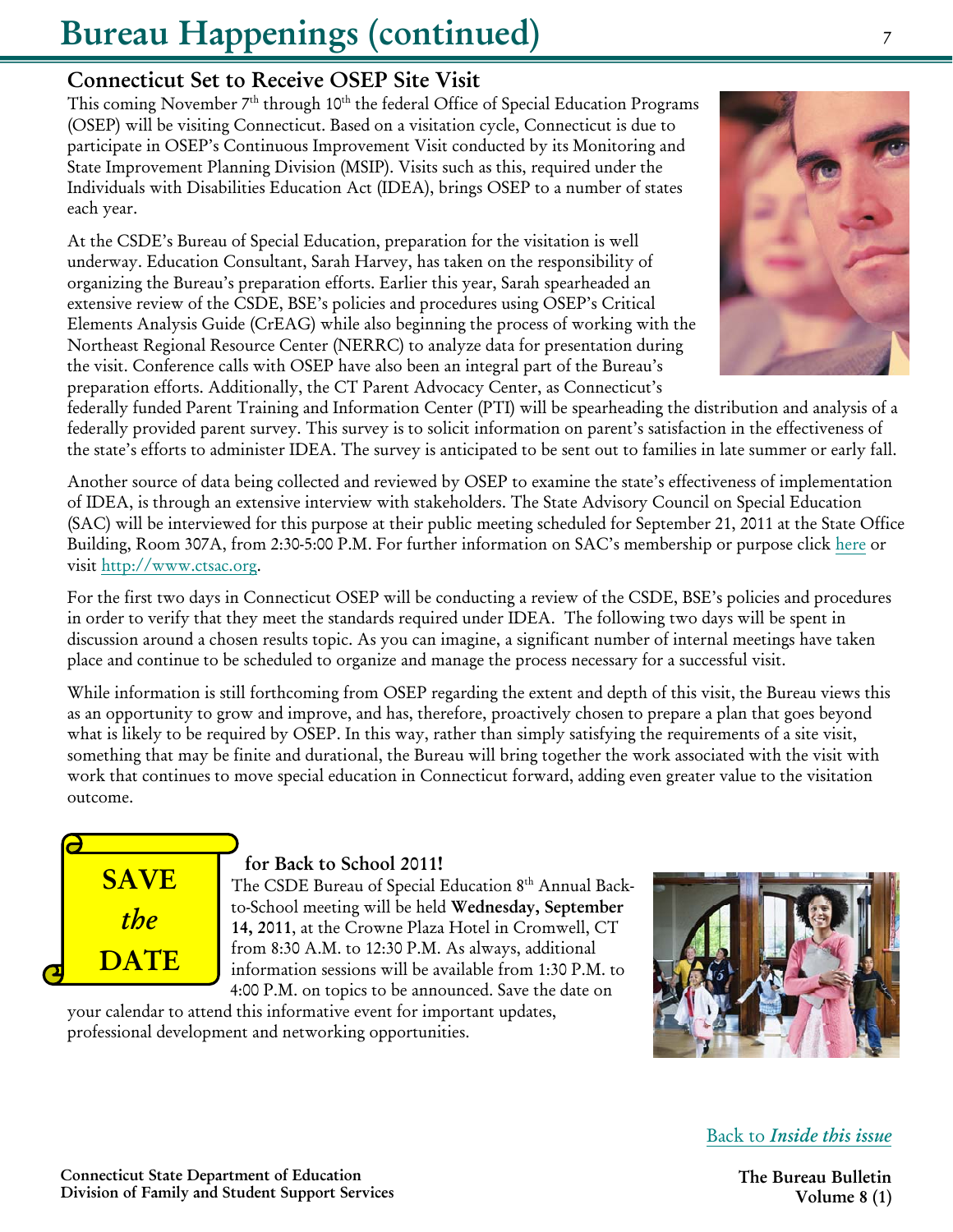# Bureau Happenings (continued)

## Leadership Forum Well Attended



On Friday, June 3rd, CONNCase, CSDE and SERC sponsored a leadership forum at the Institute for Technology and Business Development (ITBD) in New Britain regarding the Connecticut State Performance Plan (SPP) and the State Fiscal Stabilization Fund (SFSF). About ninety special education administrators from around the state registered to attend.

Sarah Ellsworth, Bureau Chief, and Vanessa Kass, Education Consultant, both of the Bureau of Data Collection, Research, and Evaluation at the CSDE began the day's presentations with an update on the SFSF. Michael Tavernier, Education Consultant with the Bureau of Special Education and lead consultant for the SPP followed with an informative look at the SPP's twenty performance indicators and related data.

Through an innovative round-robin format, nine of the twenty performance indicators were then presented to small groups by lead consultants at stations



throughout the meeting area. Participants were also given the opportunity to ask questions and share successes related to each of these indicators.

An important culminating activity gave all those present an opportunity to offer their input related to the topic of focus for the CSDE's upcoming site visit from the federal Office of Special Education Programs (OSEP). Sarah Harvey, Education Consultant with the



Bureau of Special Education and lead consultant organizing OSEP's visit offered an overview of what was expected during OSEP's time in Connecticut. Participants took advantage of SERC's available technology, casting their topic votes using handheld voting pads. Votes were electronically tallied and, within just a few minutes, able to be fully displayed on-screen. These votes showed priority focus areas as academic achievement and graduation/dropout for students with disabilities.

Watch th[e SERC Website](www.ctserc.org) for information on future leadership forums.

# Federal Focus

## 2011-12 Schedule for IDEA Program/Fiscal Compliance Review

The 2011-12 desk audits for the IDEA Program/Fiscal Compliance review will involve both the ACES and Ed Connection regions. During the fall, the LEAs in these two RESC catchment areas will receive a packet of information to initiate their compliance review. This review will require LEAs to provide detailed policies and procedures that indicate compliance with IDEA regulations. If districts should have any questions, please contact Brian Cunnane at [Brian.Cunnane@ct.gov.](mailto:Brian.Cunnane@ct.gov) 

Back to *[Inside this issue](#page-0-0)*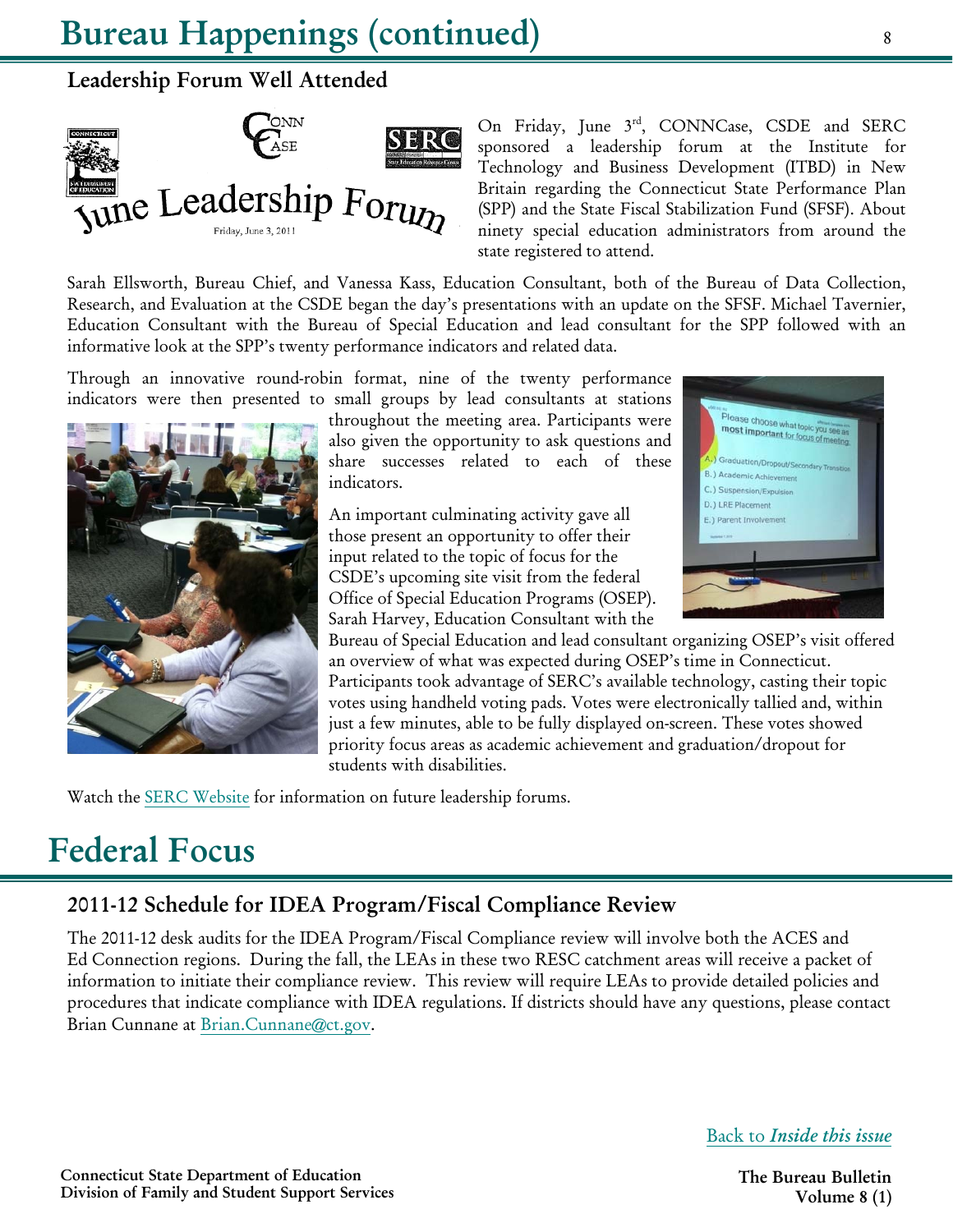# **Reminders, Resources & Opportunities**

#### **Important E-mails to the Field**

Periodically, the Bureau of Special Education has important information that needs to be disseminated prior to the next scheduled publication date of the Bureau Bulletin. At those times, Bureau Chief, Anne Louise Thompson, may direct an e-mail to the field containing that information along with any associated attachments. Several e-mails of this type have been sent recently and are available for your perusal, along with their attachments, by following the **Subject** links below.

- [2011 Transition Services Survey](http://www.ctserc.org/bb/summer2011/p9a%20ATTACHMENT.BSE-2011%20Transition%20Services%20Survey%20-%20Your%20Assistance%20is%20Requested.pdf.pdf)
- [New School Psych E-mail Dissemination Database](http://www.ctserc.org/bb/summer2011/p9b%20ATTACHMENT.BSE-New%20School%20Psych%20E-mail%20Dissemination%20Database.pdf)
- [REMINDER 2011 Transition Services Survey](http://www.ctserc.org/bb/summer2011/p9c%20ATTACHMENT.REMINDER%20-%202011%20Transition%20Services%20Survey%20-%20DUE%20June%201,%202011!.pdf)
- [Skills Checklist Training for 2011-2012](http://www.ctserc.org/bb/summer2011/p9d%20ATTACHMENT.skills%20checklist%20training%20for%202011-2012.pdf)
- [SEDAC Collection of Resolution Meeting Data](http://www.ctserc.org/bb/summer2011/p9e%20ATTACHMENT.BSE-SEDAC%20Collection%20of%20Resolution%20Meeting%20Data%20-%20Due%208-9-11.pdf)
- [The National Longitudinal Transition Survey 2012](http://www.ctserc.org/bb/summer2011/p9f%20ATTACHMENT.BSE-The%20National%20Longitudinal%20Transition%20Survey%202012.pdf)



Please contact Jay Brown at [jay.brown@ct.gov](mailto:jay.brown@ct.gov) or (860) 713-6918 if you have difficulty accessing these links.

#### **REMINDER: Procedural Safeguard Revisions effective July 1, 2011**

In our Spring 2011 Bureau Bulletin, the Bureau of Special Education (BSE) announced extensive revisions to the Procedural Safeguards that became effective July 1, 2011. Designed to be an easier-to-read document, the revisions were based on the federal Office of Special Education Programs (OSEP) model form and adapted for use in Connecticut. Each district is encouraged to make the revised Procedural Safeguards document available through electronic mail as is permitted by 34 CFR 300.505. At this time, the Bureau is having the document translated into Spanish. Click [here](http://www.ctserc.org/bb/spring2011/p4b%20Procedural%20Safeguards%20Notice.pdf) for a copy of the revised Procedural Safeguards document or go to [http://www.ctserc.org/bb/](http://www.ctserc.org/bb/spring2011/p4b%20Procedural%20Safeguards%20Notice.pdf) [spring2011/p4b%20Procedural%20Safeguards%20Notice.pdf](http://www.ctserc.org/bb/spring2011/p4b%20Procedural%20Safeguards%20Notice.pdf) . For further information on other translations of the revised document, please see the article titled *New Procedural Safeguard Language Translations* in this bulletin.

#### **REMINDER: Revised Notice of Planning and Placement Team Meeting Form (ED 623) effective July 1, 2011**

The Department has revised the Notice of Planning and Placement Team Meeting form (ED 623) to support districts in their efforts to be in compliance with the transition student and outside agency invitation regulations. The new form requires staff to indicate if students and outside agencies have been invited. By recording this information on the Notice of Planning and Placement Team Meeting form itself, the district is able to document two of the three transition compliance components, even if the transition planning section (page 6) of the IEP is not available or completed prior to the October 1<sup>st</sup> child count.

Districts are required to use the revised ED 623 as of July 1, 2011. A copy of the new Notice of Planning and Placement Team Meeting form (ED 623) is available in both English and Spanish under [IEP Forms](http://www.sde.ct.gov/sde/cwp/view.asp?a=2626&q=322680#IEP) on the Bureau of Special Education Web page. For questions related to the revised section of this form contact Patricia Anderson at [patricia.anderson@ct.gov](mailto:patricia.anderson@ct.gov), (860) 713-6923 or Jay Brown at [jay.brown@ct.gov](mailto:jay.brown@ct.gov), (860) 713-6918.

### **Click [here](http://www.ctserc.org/bb/summer2011/bbreferences.html) for Bulletin Web Site References**

Back to *[I](#page-0-0)[nside this issue](#page--1-0)*

**Connecticut State Department of Education Division of Family and Student Support Services**